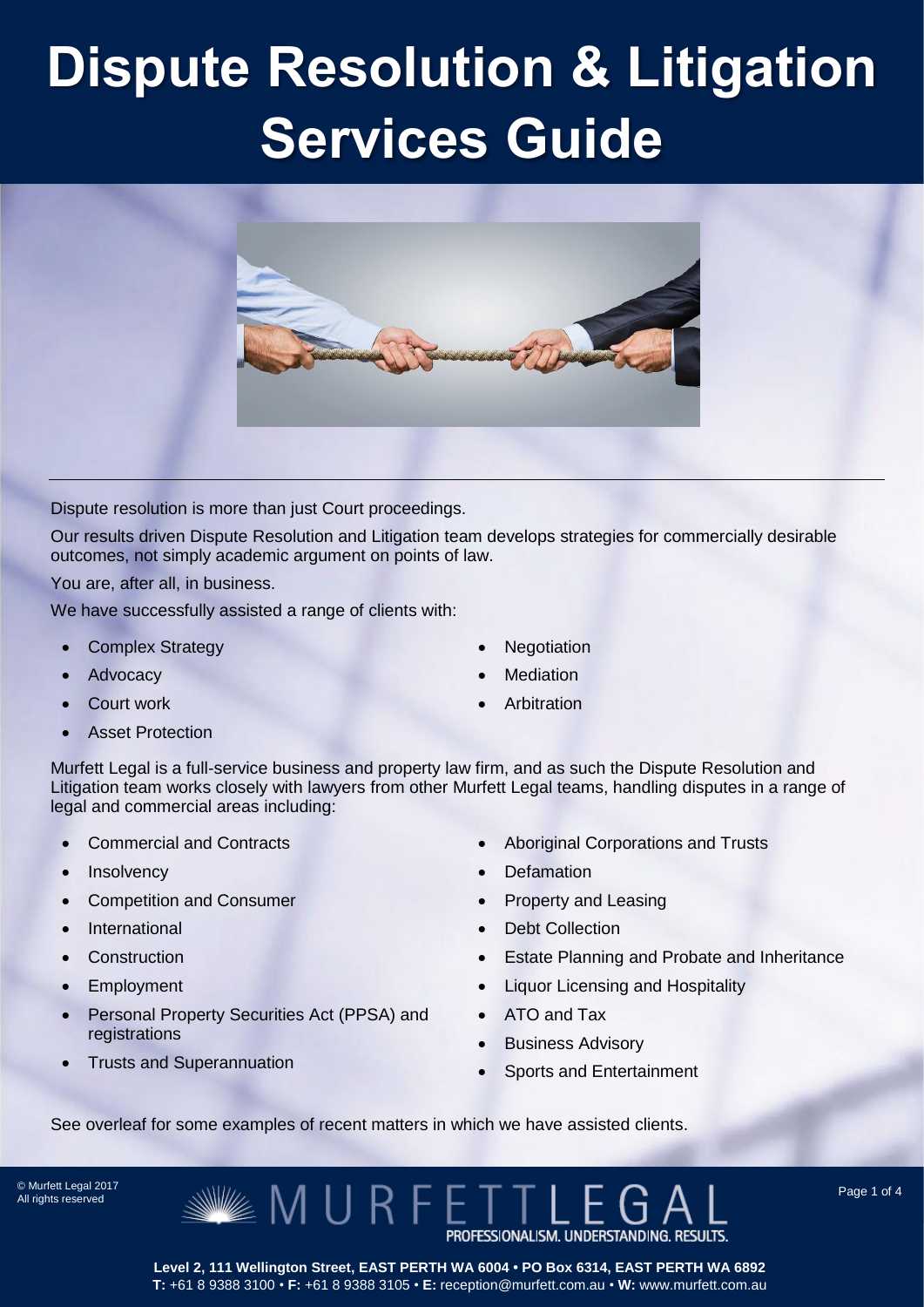| Director /<br><b>Shareholder</b><br><b>Disputes</b> | Assisted a Director, through negotiation, to exit from a complex corporate structure where<br>a dispute arose between Directors, minimising his exposure moving forward.                                                                                                                                                                                                                           |
|-----------------------------------------------------|----------------------------------------------------------------------------------------------------------------------------------------------------------------------------------------------------------------------------------------------------------------------------------------------------------------------------------------------------------------------------------------------------|
| <b>Business Sale</b><br>disputes                    | Negotiated a resolution (on behalf of the vendor) regarding a dispute with the purchaser of<br>an Aviation business.                                                                                                                                                                                                                                                                               |
| <b>Partnership</b><br><b>Dispute</b>                | Assisted the continuing-partners of a professional services firm, through negotiation and<br>application of the terms of the partnership agreement, to resolve issues with the departing<br>partner, including issues regarding:                                                                                                                                                                   |
|                                                     | Departing equity valuation<br>$\bullet$                                                                                                                                                                                                                                                                                                                                                            |
|                                                     | Return of goods and equipment and intellectual property<br>$\bullet$                                                                                                                                                                                                                                                                                                                               |
|                                                     | Post-exit competition<br>$\bullet$                                                                                                                                                                                                                                                                                                                                                                 |
| <b>Guarantee</b><br>liability<br>negotiation        | Negotiated and implemented a strategy for a Director of a failed (liquidated) company with<br>a significant alleged guarantee creditor and other smaller alleged guarantee creditors, for<br>a settlement involving a significant compromise (waiver / reduction) of the debt claimed,<br>and payment of the settlement sum by instalments. The payments were manageable and<br>avoided bankruptcy |
|                                                     | Release of volunteer guarantors, on the basis that the guarantee had no direct or indirect<br>benefit to the guarantor.                                                                                                                                                                                                                                                                            |
| <b>Construction</b><br><b>Contracts Act</b>         | In respect of the Construction Contracts Act and the adjudication process therein:                                                                                                                                                                                                                                                                                                                 |
|                                                     | Appealed to the Supreme Court and settled a significant Construction Contracts Act<br>$\bullet$<br>dispute                                                                                                                                                                                                                                                                                         |
|                                                     | Registered Adjudications as judgments and enforcement, including statutory demands<br>$\bullet$<br>and negotiations                                                                                                                                                                                                                                                                                |
|                                                     | International arbitration on oil and gas projects and rail project adjudications<br>$\bullet$                                                                                                                                                                                                                                                                                                      |
| <b>Debt Collection</b>                              | In respect of debt collection:                                                                                                                                                                                                                                                                                                                                                                     |
|                                                     | Demands                                                                                                                                                                                                                                                                                                                                                                                            |
|                                                     | <b>Negotiations</b>                                                                                                                                                                                                                                                                                                                                                                                |
|                                                     | Court action                                                                                                                                                                                                                                                                                                                                                                                       |
|                                                     | Deeds of Settlement (and security)                                                                                                                                                                                                                                                                                                                                                                 |
|                                                     | <b>Deeds of Guarantee</b>                                                                                                                                                                                                                                                                                                                                                                          |
|                                                     | Instalment payment agreements                                                                                                                                                                                                                                                                                                                                                                      |
|                                                     | Compromise and release agreements                                                                                                                                                                                                                                                                                                                                                                  |

All rights reserved

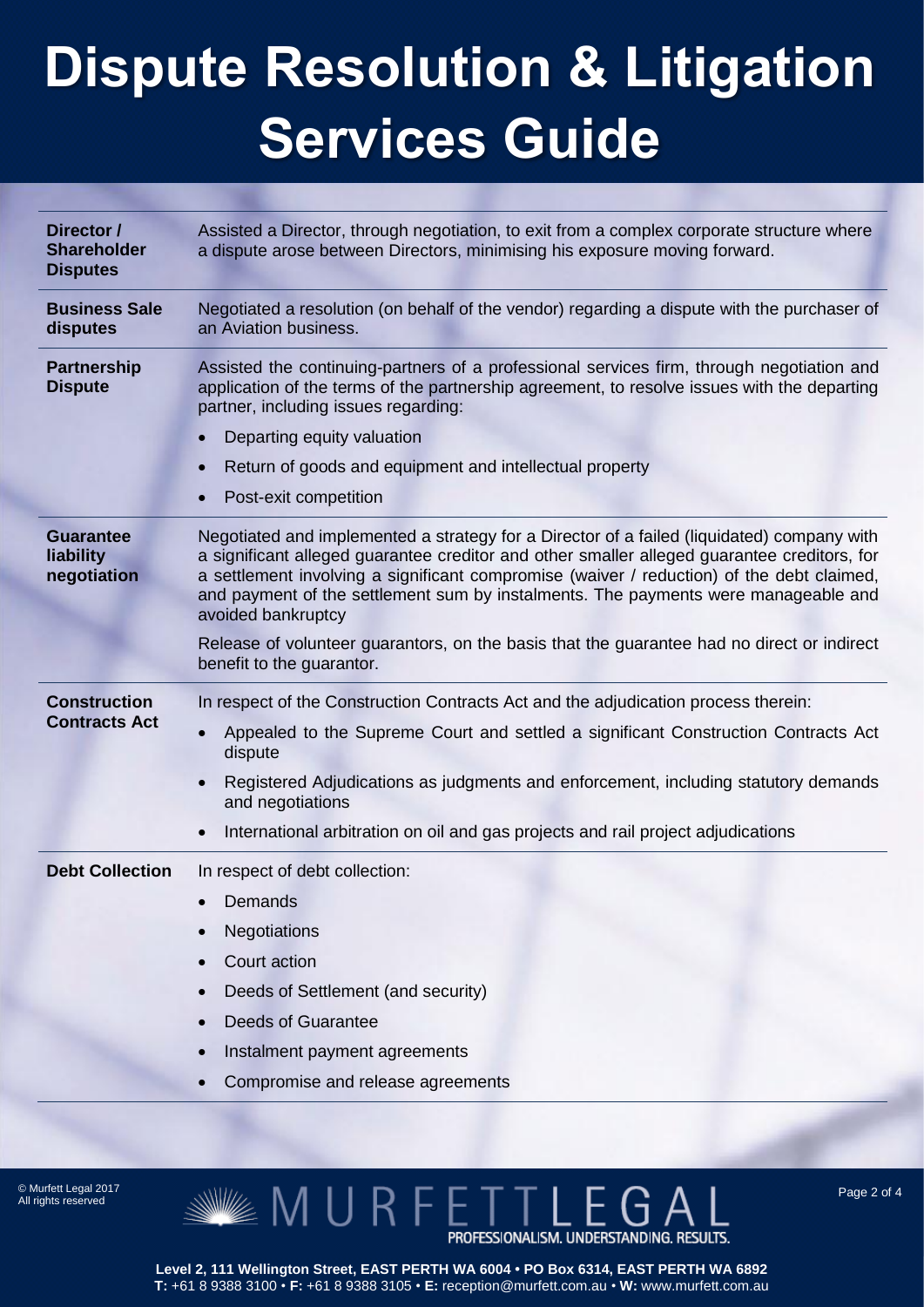| Mortgage /<br><b>Equipment</b><br><b>Finance</b><br><b>Disputes</b> | Negotiating with mortgagees (banks / financiers / private lenders) for:<br>Forbearance and time to re-finance<br>Partial release of security<br>$\bullet$<br>Orderly sale of assets, rather than fire sale by mortgagee in possession<br>$\bullet$<br>Release of 'volunteer' guarantors<br>$\bullet$<br>Acting for a defendant in a mortgagee repossession action and successfully negotiating a<br>stay of execution with the mortgagee, whilst acting for the same party (as plaintiff) in an<br>action for sale in lieu of partition of a jointly owned property. We successfully settled the<br>partition action, the proceeds from which are sufficient to discharge the mortgage debt and<br>prevent our client from being evicted from his family home. |
|---------------------------------------------------------------------|----------------------------------------------------------------------------------------------------------------------------------------------------------------------------------------------------------------------------------------------------------------------------------------------------------------------------------------------------------------------------------------------------------------------------------------------------------------------------------------------------------------------------------------------------------------------------------------------------------------------------------------------------------------------------------------------------------------------------------------------------------------|
| <b>Land Tax</b>                                                     | Successfully overturned a Land Tax decision. See Quito Pty Ltd v Commissioner of State<br>Revenue [2014] WASAT 8, which turned on the statutory interpretation of the word "use" in<br>the context of the primary production land tax exemption under WA state law.                                                                                                                                                                                                                                                                                                                                                                                                                                                                                            |
| <b>ATO disputes</b><br>and winding up<br>applications               | Various disputes and dealings with the ATO, including:<br><b>Defending Court actions</b><br>$\bullet$<br>Negotiating for adjournment (postponement) of winding-up applications, to allow time<br>$\bullet$<br>for re-finance and payment of tax debt<br>Instalment arrangements<br>$\bullet$<br>GIC (General Interest Charges) and penalty remission applications                                                                                                                                                                                                                                                                                                                                                                                              |
| <b>Prosecutions</b>                                                 | Defending against prosecutions and civil claims relating to breaches of environment<br>protection and mining acts and WorkSafe and EnergySafety prosecutions.                                                                                                                                                                                                                                                                                                                                                                                                                                                                                                                                                                                                  |
| <b>Estate claims</b>                                                | Determination of binding wills and their interpretation and family provision claims.                                                                                                                                                                                                                                                                                                                                                                                                                                                                                                                                                                                                                                                                           |
| Aboriginal<br><b>Corporations</b><br>and Trusts                     | Indigenous Land Use Agreements<br>$\bullet$<br>Injunction applications<br>$\bullet$<br><b>Employment advice</b><br>Joint Venture disputes<br><b>Property and Leasing</b><br><b>Internal Governance Disputes</b>                                                                                                                                                                                                                                                                                                                                                                                                                                                                                                                                                |
|                                                                     | <b>Royalty Agreements</b>                                                                                                                                                                                                                                                                                                                                                                                                                                                                                                                                                                                                                                                                                                                                      |

© Murfett Legal 2017 All rights reserved



Page 3 of 4

**Level 2, 111 Wellington Street, EAST PERTH WA 6004 • PO Box 6314, EAST PERTH WA 6892 T:** +61 8 9388 3100 • **F:** +61 8 9388 3105 • **E:** reception@murfett.com.au • **W:** www.murfett.com.au